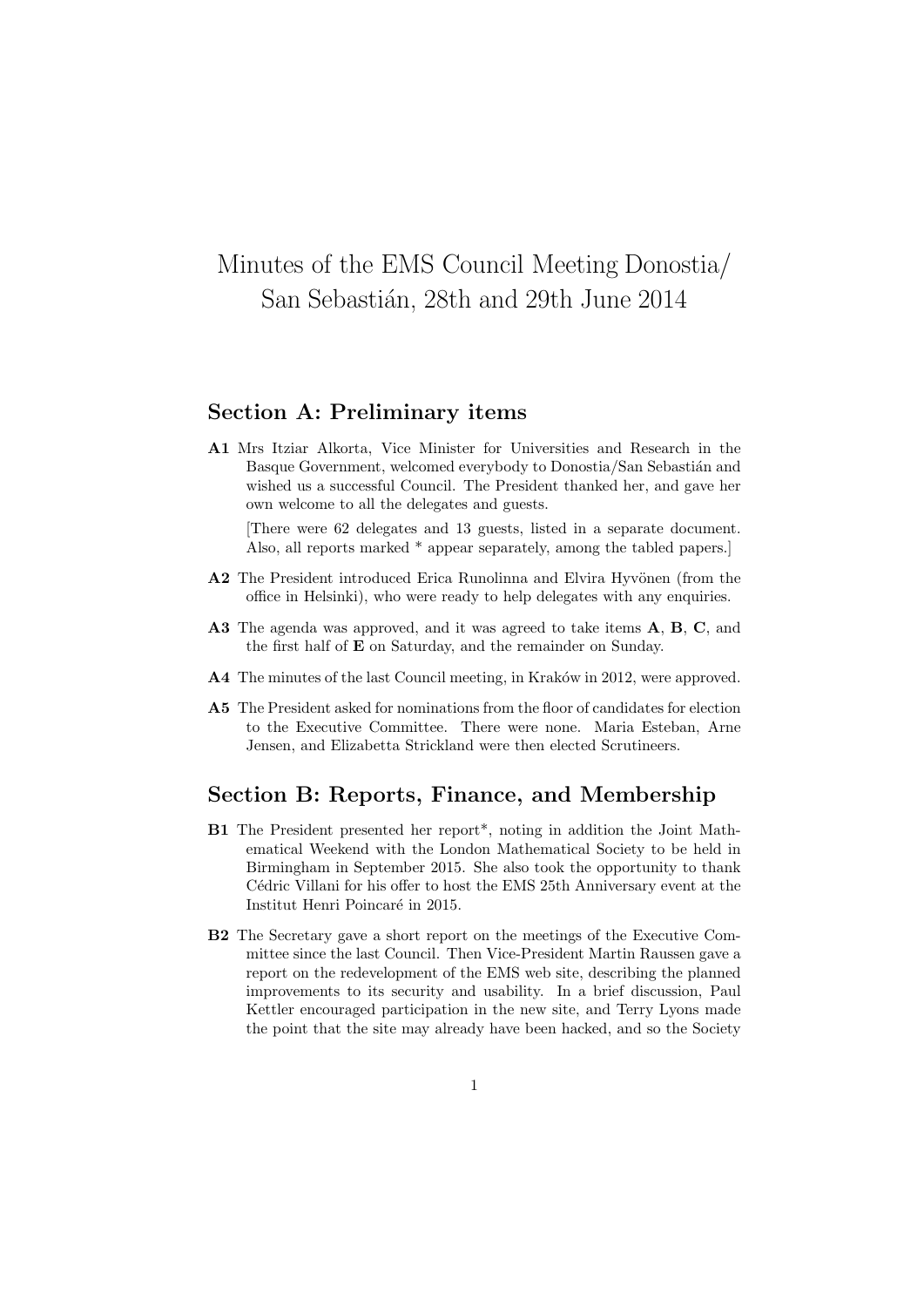was already at some risk. Martin Raussen concluded by noting the from now on the Society would be devoting more time and money to the site's maintenance.

- B3 Finance
	- B3.1 The Treasurer gave a presentation\* of the Society's finances, focussing on two possible budgets, which differed in that one left the membership fees unchanged while the other included a small increase. He emphasised the proportion of the expenditure on scientific projects.
	- B3.2 The Treasurer then presented the financial statements and auditors reports for 2012 and 2013. These were approved by Council.
	- B3.3 The Council then approved the Treasurer's proposal to increase the membership fees, and having done so it approved the budget, with the new fees.
	- B3.4 Finally, the Council appointed Nicola Bellomo and Stefan Jackowski as lay auditors, and PricewaterhouseCoopers as the professional auditors, for the years 2015 and 2016.
- B4 Membership
	- B4.1 The Treasurer presented and explained the membership statistics\*, which led to a brief discussion on the variation from one country to another of the number of people who join the EMS through their national societies. It was also noted that many mathematicians from quite poor regions in Europe join the American Mathematical Society instead of the EMS. The President concluded the discussion by remarking that we need to show potential members what we do as a Society.
	- B4.2 The Council approved by acclaim the change of class of the Italian Mathematical Union from 3 to 4, and the Finnish Mathematical Society from 1 to 2.
	- B4.3 Council agreed that fees should be waived for the Greek Mathematical Society and the Ural Mathematical Society, and that a reduced fee should be negotiated with the Maltese Mathematical Society. There was a question over whether a more consistent approach could be taken, and the President responded by pointing to the very wide economic and political variation among the countries of Europe, and saying that if possible it is preferable to include Societies, to help them, rather than to expel them.
	- B4.4 The list of new Institutional and Associate members was noted.
- B5 The Secretary introduced the proposed change to one of the By-Laws. The By-Law would now read: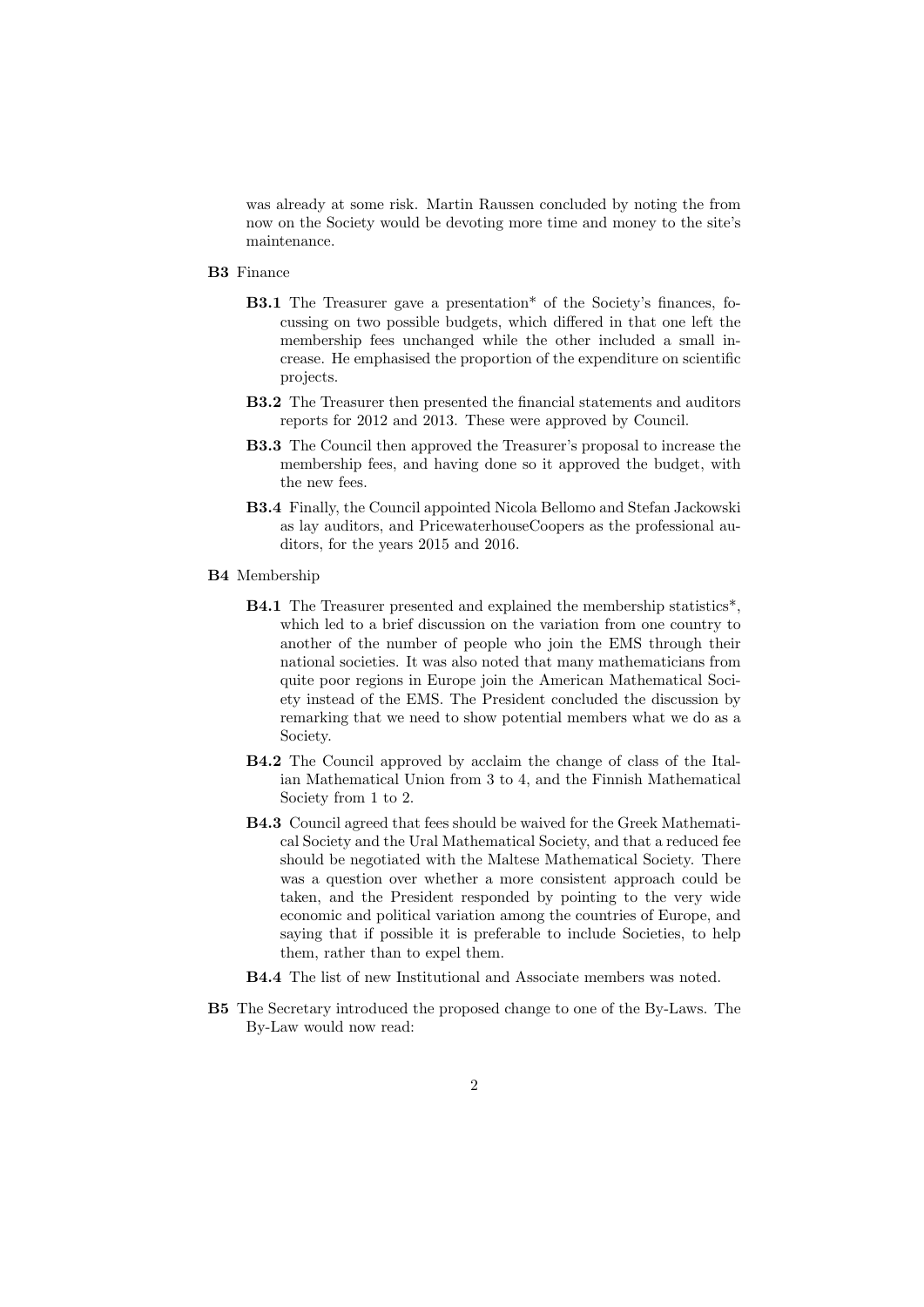RULE 12: Delegates representing individual members shall be elected by a ballot organized by the Executive Committee from a list of candidates who have been nominated and seconded, and have agreed to serve. These delegates must themselves be individual members of the European Mathematical Society.

The Council approved this change.

B6 The Publicity Officer gave a presentation\* on his work.

# Section C: Elections

Pavel Exner, Sjoerd Verduyn Lunel, and Mats Gyllenberg, the candidates for election as President, Secretary, and Treasurer respectively, each gave a short presentation, and then they left the room. For each candidate, the President asked Council whether a formal ballot was required. In each case there was no such request, and all three candidates were elected by a show of hands. The candidates returned, and Pavel Exner gave a short acceptance speech.

Then Volker Mehrmann gave a short presentation, and then left the room. The President asked Council whether a formal ballot was required, but it was not, and Volker Mehrmann was elected to the Executive Committee for his second term by acclamation.

#### Section D: European Congresses of Mathematics

- D1 The President gave a report on the preparations for the 7th ECM, focussing on the procedures adopted by the Executive Committee in choosing the Chairs and members of the Scientific Committee and the various Prize Committees. She was very pleased to announce that the Hirzebruch Lecture Committee consisted of Michael Atiyah, Jean-Pierre Bourguignon, Günter Ziegler, and Jürg Kramer. She thanked Compositio Mathematica for its significant financial support for the prizes, and informed Council that she would be making a presentation on the 7th ECM at the ICM in Seoul.
- D2 Volker Mehrmann gave a presentation\* on behalf of the Organizing Committee of the 7th ECM.
- D3 The President announced that the call for bids for the 8th ECM would be published in the December issue of the Newsletter.

# Section E: EMS Committees

E1 José Antonio Carrillo, the Chair of the Applied Mathematics Committee, gave a presentation\* of the work of the Committee. The President remarked on the importance of the involvement of ERCOM, which was a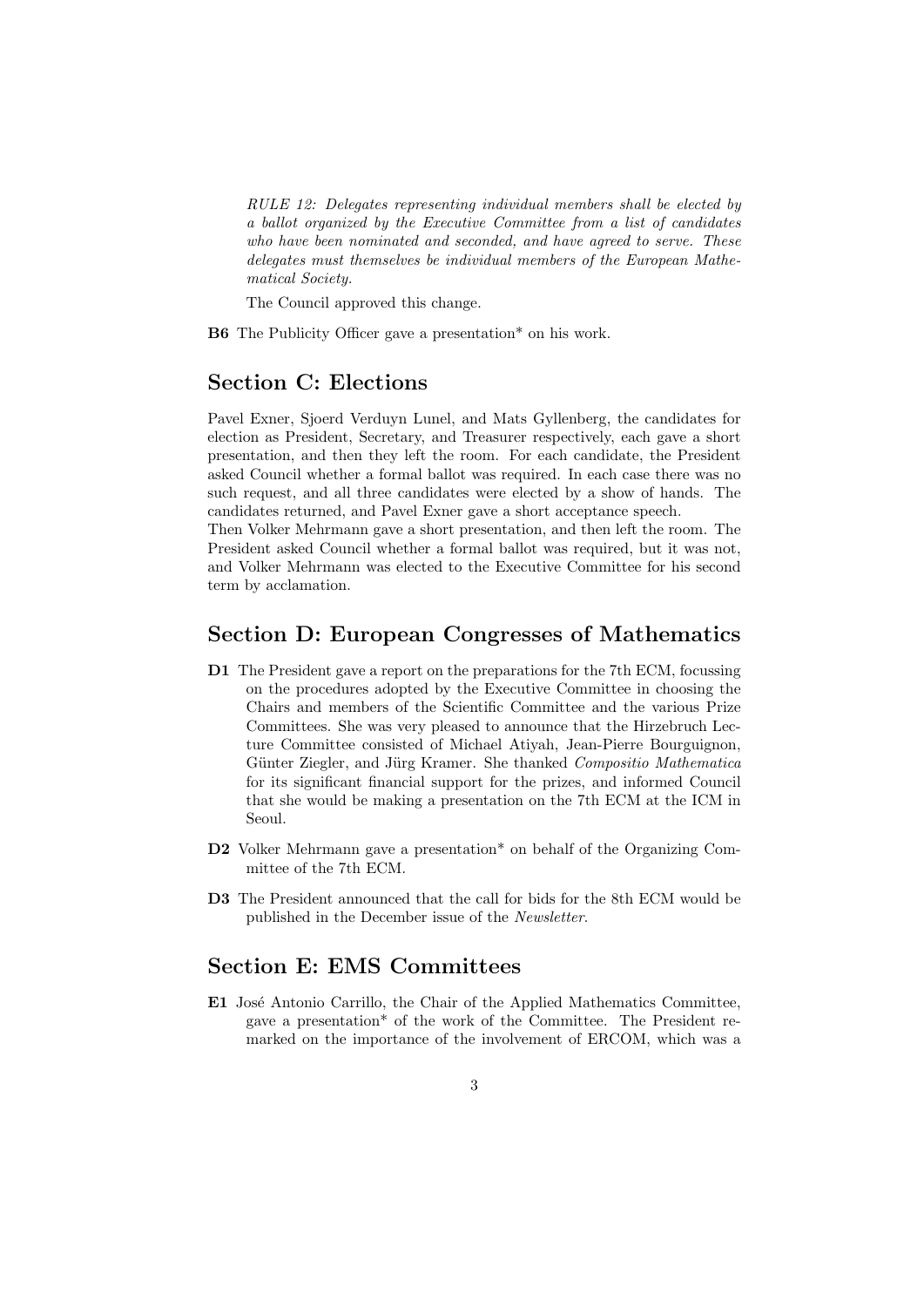very valuable resource, and she also drew attention to the Deloitte Report in the UK, which was available on the EMS web site.

- E2 On behalf of the Chair of the Committee for Developing Countries, Andreas Griewank gave a report on the work of the Committee. He referred to its web page, and highlighted the book shipment programme, the workshops on electronic resources, and the Emerging Regional Centres of Excellence.
- E3 Günter Törner, the Chair of the Education Committee, gave a presentation\* of the work of the Committee.
- E4 Jiří Rákosník, the Chair of the Electronic Publishing Committee, gave a presentation\* on the work of the Committee. The President commented on the overlap with the work of the Publications Committee, and suggested that in due course there might be a single committee with these two as subcommittees. Gert-Martin Greuel asked about the relationship between the WDML and the EuDML, and the answer was that at present they are quite distinct projects. The President noted the merger between STATPROB and the Encyclopedia of Mathematics.
- E5 On behalf of the Chair of ERCOM, Joaquim Bruna described the work of the Committee. The President informed the Council that Ari Laptev would be taking over the Chair of ERCOM in October.
- E6 Arne Jensen, Chair of the Ethics Committee, gave a presentation\* on the work of the Committee, focussing on the Code of Practice. Terry Lyons noted that the London Mathematical Society had its own Code of Practice. Gert-Martin Greuel commented that plagiarism is encountered almost every week by Zentralblatt, and that if appropriate they can stop indexing the journal.
- E7 Carles Casacuberta, Chair of the Committee for European Solidarity, gave a presentation\* on the work of the Committee.
- E8 On behalf of the Chair of the Meetings Committee, Ciro Ciliberto described the work of the Committee. The President noted that this Committee would become the Scientific Committee for the Society.
- E9 The President introduced the discussion on the draft paper on Open Access prepared by the Publications Committee. She emphasised that it was an early draft, and thanked the Committee for their work. Then the Treasurer gave a presentation\* of the paper, after which the President invited people to send comments to Bernard Teissier or to the EMS office. Arne Jensen drew attention to the lists of "good" journals, which will be made available on the Ethics Committee's web page.
- E10 Ehrhard Behrends, the Chair of the Raising Public Awareness Committee, gave a presentation\* on the work of the Committee, and invited suggestions for new members of the Committee.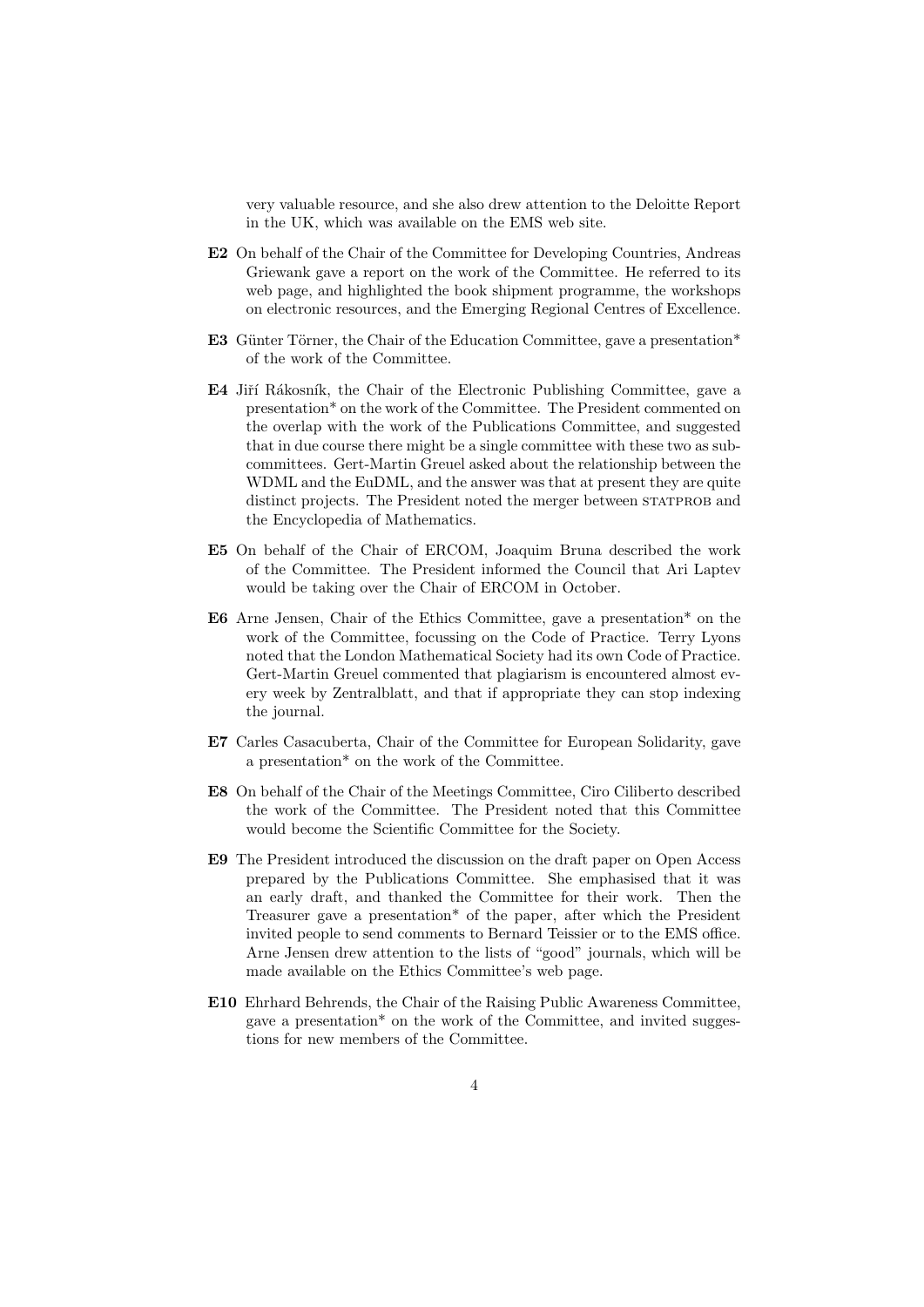E11 On behalf of the Chair of the Women and Mathematics Committee, Elizabetta Strickland gave a presentation\* on the work of the Committee.

#### Section F: Mathematics in Europe

F1 The President gave a presentation\* on Horizon 2020.

F2 Jean-Pierre Bourguignon, President of the European Research Council, gave a presentation\* on its work. The President thanked him for standing as President of the ERC, and asked Council for comments and questions. Grégoire Allaire asked whether it would be possible for the ERC to give smaller grants, but to more people. Jean-Pierre Bourguignon replied that he and the ERC Board are in favour of this, but that so far the Scientific Council of the ERC has voted against such a move. Nicola Bellomo remarked that it is a shame that the funding for research networks has gone, and he also explained the difficulty in forming the teams necessary for research in applied mathematics. Gert-Martin Greuel asked about interdisciplinary research, and Jean-Pierre Bourguignon replied that it is clear that such projects are not so well supported. This was a hard problem, but he would be trying to address it. Jean-Pierre Bourguignon finished by noting that some institutions are taking control of the budgeting part of the applications, which he regards as unacceptable.

#### Section G: Publication Activities

- G1 On behalf of the Editor-in-Chief, Jorge Buescu gave a presentation\* on the Newsletter. The President thanked all the Editors for their work, and noted the suggestion to think of a section aimed particularly at young mathematicians.
- G2 The President drew attention to the report (in the papers) from the Director of the EMS Publishing House, and described its relationship with the EMS, noting that the Board of the European Mathematical Foundation controls the policy of the publishing house. The EMS Publishing House now has a turnover of 1 million euros, arising from 18 journals (of which it owns 8) and 10 to 15 books per year. The new Surveys in Mathematical Sciences would be free to EMS members for one year, during which a subscription system would be decided on. She also noted the policy on journal pricing, and pointed out that the prices per page had been published in the Newsletter. Finally, the President noted that the Publishing House was at a critical stage in its development, and some fundamental decisions on its structure would have to be taken quite soon.
- G3 Gert-Martin Greuel gave a brief report on Zentralblatt, drawing attention to his report (in the papers). He described the significant improvements